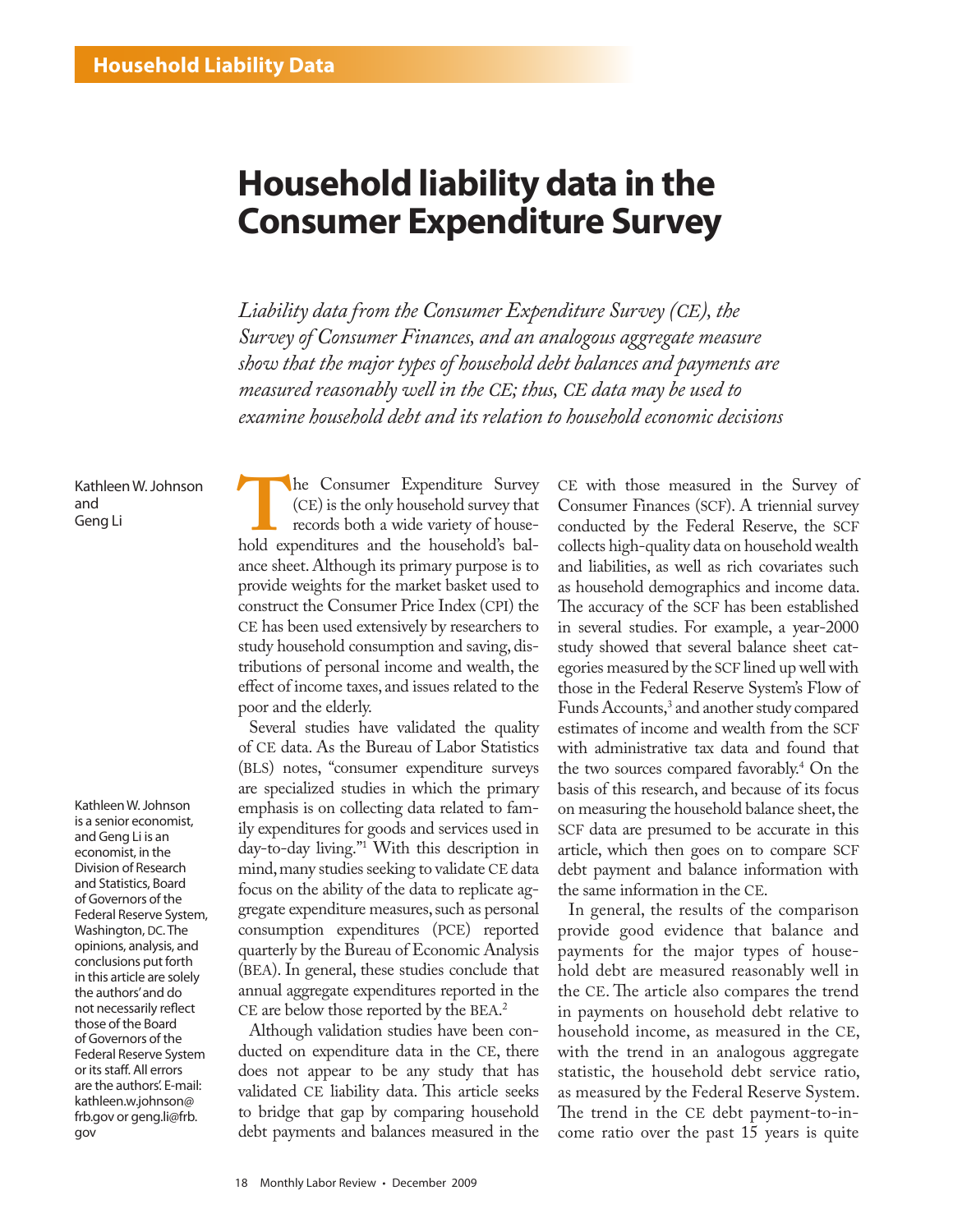similar to that of the aggregate debt service ratio.

### **Measurement of debt in the CE**

The BLS has conducted the CE consistently since the early 1980s to provide weights for the market basket the Agency uses to construct the CPI. The CE interviews a consumer unit five times, once every 3 months. The first interview is conducted to establish contact with, and collect data on, the interviewee; the subsequent four interviews are carried out to collect most of the expenditure data. After the fifth interview, the consumer unit leaves the sample and new units are added to the sample. As part of its expenditure data collection, the BLS asks households to report their payments on mortgages and vehicle loans, as well as credit card debt balances. From this information, the majority of household debt payments can be estimated. In this study, debt payments of the 1992 to 2007 waves of the CE were compared with debt payments measured in the SCF, which has been systematically collecting such data since  $1992$ . $^{\circ}$ 

Many of the types of debt covered by the CE have counterparts in the SCF. Both surveys report payments on firstlien mortgages, home equity loans, and lines of credit on the household's primary residence. However, for debt collateralized by other properties, the SCF reports only total payments, while the CE breaks these payments down by type of loan (first lien, home equity loan, and so forth). Both the CE and the SCF include payments on vehicle loans and the amount of credit card debt, which can be used to estimate the required monthly payment. Finally, the CE has only limited information on other types of consumer loans, such as the balance of credit extended by medical service providers and "other credit sources," whereas the SCF provides more detail, breaking payments down by type of loan (student loan, installment loan, personal loan, and other lines of credit). Because it is difficult to reconcile both the concept and measurement of the "other loans" category between the two surveys, only payments on loans secured by real estate and automobiles and payments on credit card loans are included in the comparison presented here. Still, these two types of loans account for about 85 percent of total debt payments measured in the SCF. Exhibit 1 lists the categories of debt from the SCF and the corresponding Universal Classification Codes (UCCs) in the CE used to construct total debt payments.

The first issue that arises in constructing comparable debt payments is the timing of each survey relative to the date the payment actually was made. In this article, debt payments in each survey are converted to an annual, calendar-year measure. Because the SCF debt payment questions refer to payments within the relevant SCF year, this conversion was

straightforward: the payments simply were converted from the frequency actually reported by the household to an annual payment. In the CE, however, converting debt payment to an annual, calendar-year frequency was challenging for a number of reasons. First, the CE is a rolling sample, so the 12 months to which the survey refers in interviews do not always match with a calendar year. Second, debt payments can have household-specific variations within a year. Third, the CE longitudinal sample is unbalanced, because not all consumer units participate in all five interviews. Fourth, the CE weights are assigned quarterly, so the same consumer unit gets a different weight in each interview in which it participates.

These challenges were dealt with in turn. First, the CE sample was restricted to consumer units that participated in all interviews and reported valid income data. Second, for mortgage and auto-related debt, the annual payment was calculated as the sum of payments reported in all four interviews. These payments were obtained with the use of the monthly UCC-level data in the detailed expenditure (MTAB) file. To approximate payments in a given calendar year, consumer units that had at least two quarters overlapping with the SCF calendar year were included in the sample. For example, to match with the SCF 2001 wave, consumer units that entered the CE survey from the second quarter of 2000 to the second quarter of 2001 were included in the sample.<sup>5</sup> Consequently, the CE data presented here cover eight quarters bracketing

| <b>Exhibit 1.</b><br><b>Expenditure Survey</b>                                                    | <b>Summary of debt payment</b><br>variables in the Survey of Consumer<br><b>Finances and the Consumer</b> |
|---------------------------------------------------------------------------------------------------|-----------------------------------------------------------------------------------------------------------|
| <b>SCF debt payment categories</b>                                                                | <b>Corresponding Consumer</b><br><b>Expenditure Survey Universal</b><br><b>Classification Code (UCC)</b>  |
| Mortgages on primary<br>residences                                                                | 220311, 830201                                                                                            |
| Other real-estate-backed loans                                                                    |                                                                                                           |
| Home equity loans secured<br>by primary residence                                                 | 220313, 830203                                                                                            |
| Lines of credit secured by<br>primary residence                                                   | 880110, 880120                                                                                            |
| Mortgages, home equity<br>loans, and lines of credit on<br>vacation homes and other<br>properties | 220314, 790940, 830204, 220312,<br>790920, 830202, 880210, 880220,<br>880310, 880320                      |
| Vehicle loans                                                                                     | 850100, 870103, 870203, 870803                                                                            |
| Credit cards                                                                                      | Not computed from UCC-level<br>data                                                                       |
| Other consumer loans                                                                              | Not comparable                                                                                            |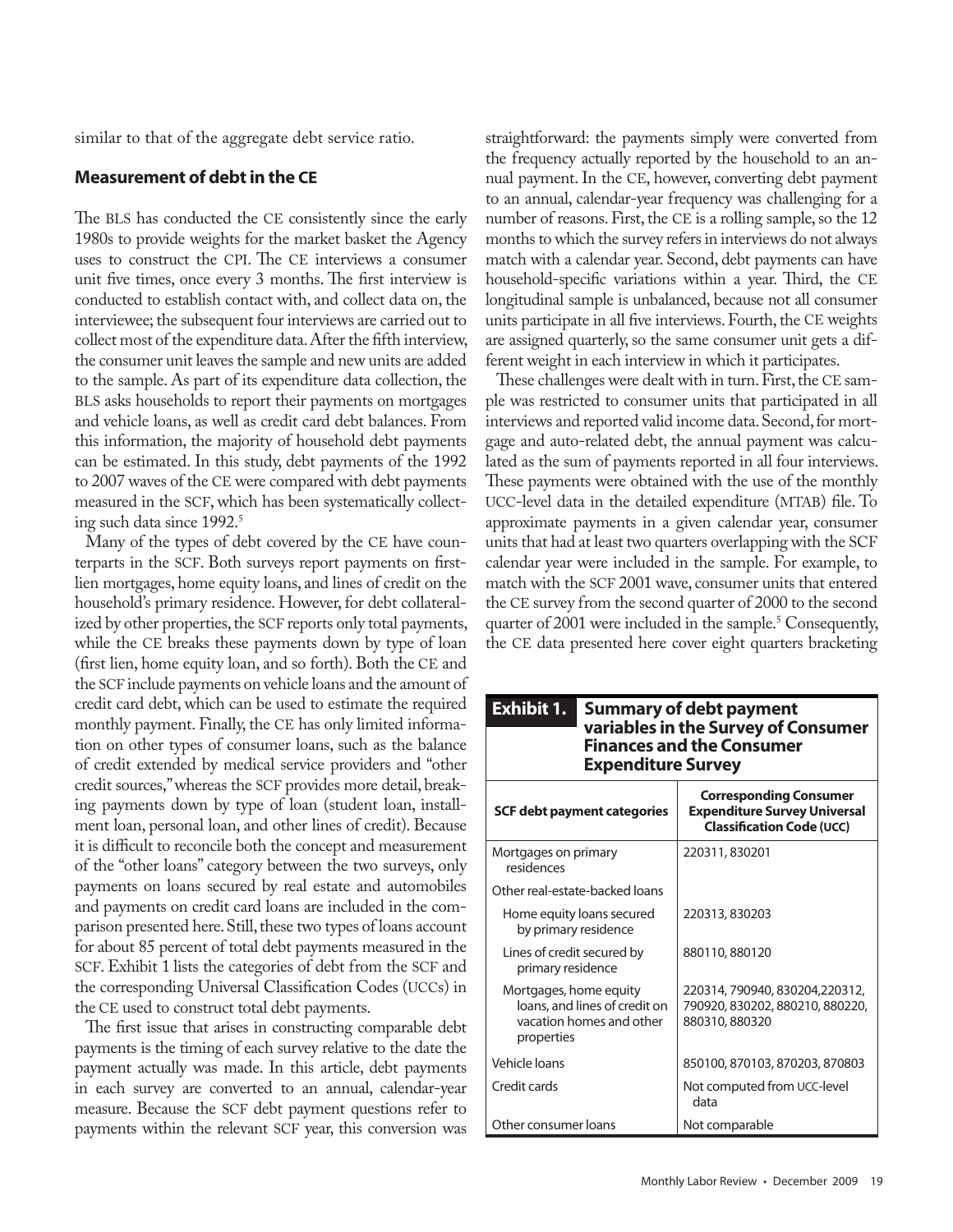the SCF year.6 Third, because the reported payments on credit card debt in the CE data include only interest payments, debt service on credit card debt was calculated by means of the concept employed by the Federal Reserve System in its aggregate debt service ratio measure.7 The calculation used the second-interview credit card debt balance.<sup>8</sup> Fourth, the arithmetic average of weights in the four quarters was used to approximate the consumer unit's annual weight.

Total payments on household debt, defined as the sum of payments on mortgages for primary residences, mortgages on other property, auto loans, and credit cards, nearly doubled between the 1992 and 2007 waves of the CE, rising from about \$4,900 in 1992 to about \$9,500 in 2007. (See table 1.) This increase reflects, in part, an increase in the share of households with total debt payments greater than zero. The share reflects the fraction of consumers that made any debt payment in a year. In 1992, about 68 percent of CE respondents had total debt payments greater than zero. By 2007, the share had reached 73 percent. Among the major types of household debt, mortgage debt on a primary residence represents the largest share, accounting for 58 percent of total debt payments in 2007. Mortgages on other real estate accounted for 14 percent of the total debt payments in 2007, auto loan payments made up 21 percent, and required minimum payments on credit cards accounted for the remaining 8 percent.

Broadly speaking, the level of total household payments for these four types of debt calculated from the CE sample lines up reasonably well with that calculated from the SCF sample. (See table 1 and chart 1.) From 1992 through 2007, the mean of total household debt payments calculated from the CE sample was always a bit lower than that calculated from the SCF data, but the difference varies from year to year. The gap was smaller than 3 percent in 2001, but widened somewhat in 2004 and 2007. In addition, apart from 1995 and 2007, the mean of total debt payments in the CE data was not statistically different from that in the SCF data. However, debt payments in the CE vary less than those in the SCF, most likely because of the topcoding of such payments in the CE. 9

Much of the difference in total payments between the two surveys reflects mortgage payments on primary residences, which account for more than one-half of total debt payments. This difference ranges between 8 and 15 percent, with the CE seemingly consistently underestimating mortgage payments relative to the SCF, and is typically statistically significant.<sup>10</sup>

The gap between loans for other real estate calculated from the CE and those calculated from the SCF is the second-largest source of the difference between the two estimates in terms of dollar amount. Although this gap suggests that the CE estimates of payments on loans for other real estate are, on average, 25 percent lower than the SCF estimates, the variances of the estimates are quite high, so, except for 2007, the hypothesis that the gap is zero cannot be rejected. These underestimates of mortgage payments in the CE are somewhat offset by overestimates of payments on auto loans. The gap in payments on automobile loans between the two surveys is typically around 10 percent and is statistically insignificant in several years. In 2007, the auto loans payment in the SCF and the CE were essentially identical.

The required minimum payments on credit cards aligned very well in earlier waves. However, of late it appears that the CE underestimated credit card debt relative to the SCF, reversing the pattern observed in the 1995 and 1998 SCF. Overall, estimates of debt payments in the CE appear to be reasonably comparable to those in the SCF, with the difference varying somewhat over time and across categories.

Debt payments also display similar patterns across demographic groups in the two surveys. Many of these patterns mirror those of household income. Total debt payments in the CE rise with the age of the head of the household until around age 45 and then fall steadily, a pattern mimicked by other types of debt as well. (See table 2.) Households whose head is White had higher debt payments, on average, than those whose head is non-White. Debt payments also rise with education: households whose head had at least a college degree had more than 4 times the debt payments of those whose head had less than a high school diploma. Finally, married households had more than twice the debt payments of unmarried households. Each of these patterns in the CE sample is evident as well in debt payments in the SCF sample.

Average outstanding household debt in the CE increased by more than 160 percent between 1992 and 2007, mainly because of a rapid increase in mortgages on primary residences. (See table 3.) In general, the CE underestimates total household debt somewhat relative to the SCF. (See table 3 and chart 2.) On average, the CE estimate of total debt is within 10 percent of the SCF estimate; for two of the six waves examined, it is within 5 percent. The bulk of the underestimate stems from mortgages on primary residences, which account for more than 80 percent of total household debt. The CE estimate of other mortgage debt also differs significantly from the SCF estimate, but these mortgages account for only about 5 percent of total household debt.

In contrast to the CE estimates of mortgage debt, CE estimates of vehicle debt and credit card debt are exceedingly close to estimates from the SCF. Over the six waves, the gap between the two surveys' estimates of vehicle and credit card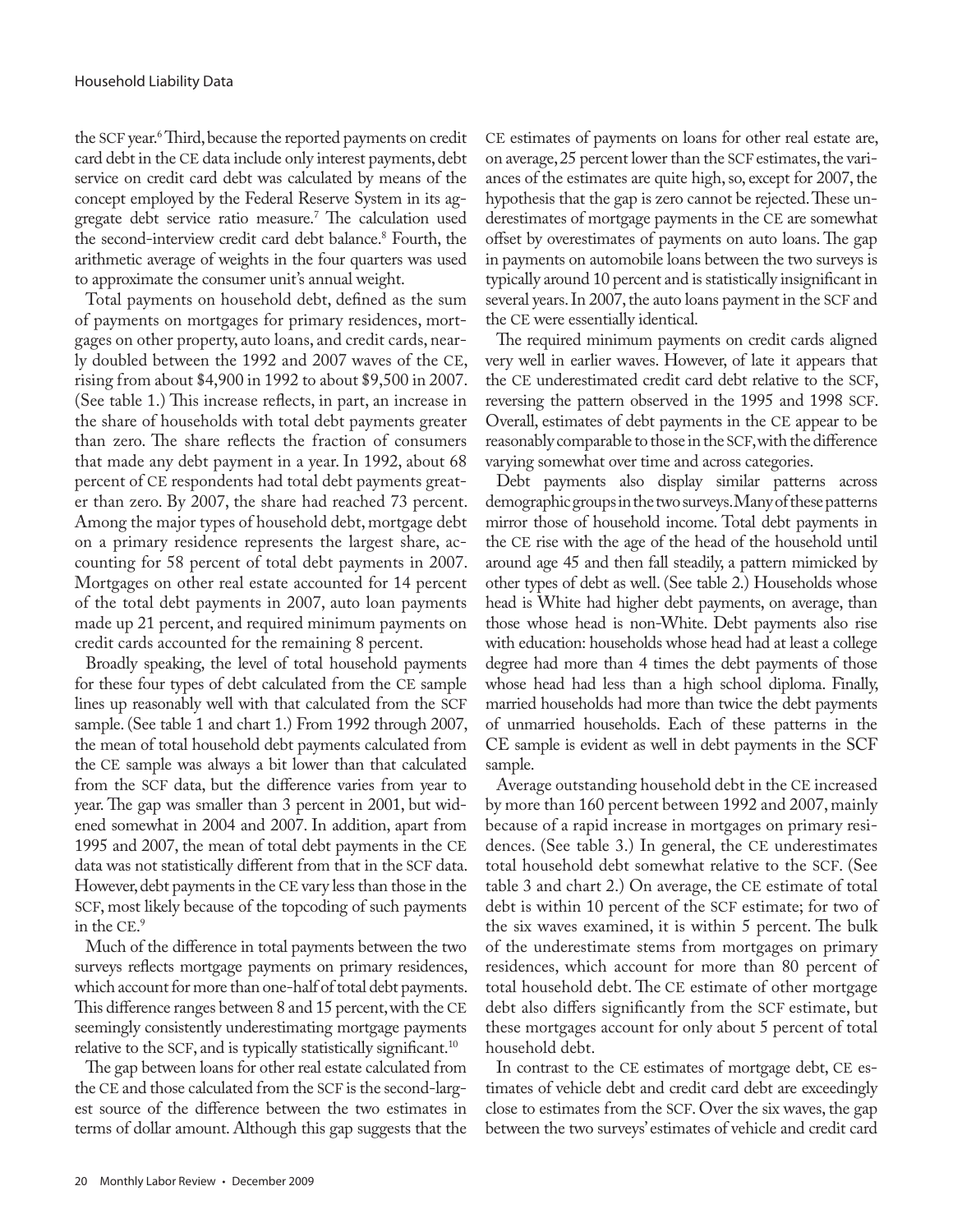| Table 1.<br>Household debt payments, by year and survey, 3-year intervals, 1992-2007 |                                                 |                                               |                                                                                                                       |                                          |                                               |                                                                                                                 |                                          |                                                      |                                                                                                          |
|--------------------------------------------------------------------------------------|-------------------------------------------------|-----------------------------------------------|-----------------------------------------------------------------------------------------------------------------------|------------------------------------------|-----------------------------------------------|-----------------------------------------------------------------------------------------------------------------|------------------------------------------|------------------------------------------------------|----------------------------------------------------------------------------------------------------------|
|                                                                                      |                                                 | 1992                                          |                                                                                                                       |                                          | 1995                                          |                                                                                                                 | 1998                                     |                                                      |                                                                                                          |
| <b>Measure</b>                                                                       | <b>Survey of</b><br>Consumer<br><b>Finances</b> | Consumer<br>Expen-<br>diture<br><b>Survey</b> | <b>Ratio of</b><br>Consumer<br><b>Expen</b><br>diture<br><b>Survey to</b><br>Survey of<br>Consumer<br><b>Finances</b> | Survey of<br>Consumer<br><b>Finances</b> | Consumer<br>Expen-<br>diture<br><b>Survey</b> | <b>Ratio of</b><br><b>Consumer</b><br>Expendi-<br>ture<br>Survey to<br>Survey of<br>Consumer<br><b>Finances</b> | Survey of<br>Consumer<br><b>Finances</b> | <b>Consumer</b><br>Expen-<br>diture<br><b>Survey</b> | <b>Ratio of</b><br>Consumer<br>Expen-<br>diture<br>Survey to<br>Survey of<br>Consumer<br><b>Finances</b> |
| Total:                                                                               | \$4,974<br>10,067<br>.66<br>.                   | \$4,888<br>14,968<br>.68<br>$\cdots$          | 0.98<br>1.49<br>1.02<br>.22                                                                                           | \$5,456<br>10,138<br>.68<br>$\cdots$     | \$4,913<br>7,428<br>.69<br>$\cdots$           | 0.90<br>.73<br>1.01<br>2.11                                                                                     | \$6,791<br>21,788<br>.69<br>$\cdots$     | \$6,345<br>8,486<br>.73<br>.                         | 0.93<br>.39<br>1.06<br>1.14                                                                              |
| Primary mortgage:                                                                    | 2,888<br>5,957<br>.38<br>.                      | 2,657<br>4,713<br>.39<br>$\cdots$             | .92<br>.79<br>1.03<br>1.59                                                                                            | 3,107<br>6,335<br>.39<br>$\cdots$        | 2,641<br>4,876<br>.41<br>$\cdots$             | .85<br>.77<br>1.05<br>2.81                                                                                      | 3,830<br>6,665<br>.41<br>$\cdots$        | 3,358<br>5,404<br>.43<br>.                           | .88<br>.81<br>1.05<br>2.82                                                                               |
| Other mortgage:                                                                      | 747<br>6,420<br>.13<br>.                        | 794<br>13,783<br>.11<br>$\cdots$              | 1.06<br>2.15<br>.82<br>.14                                                                                            | 712<br>6,271<br>.11<br>$\cdots$          | 518<br>3,471<br>.09<br>.                      | .73<br>.55<br>.79<br>1.43                                                                                       | 1,015<br>19,733<br>.14<br>$\cdots$       | 660<br>3,658<br>.13<br>.                             | .65<br>.19<br>.89<br>1.13                                                                                |
| Vehicle:                                                                             | 1,036<br>1,981<br>.29<br>.                      | 1,131<br>2,147<br>.35<br>$\cdots$             | 1.09<br>1.08<br>1.18<br>1.60                                                                                          | 1,214<br>2,191<br>.32<br>$\cdots$        | 1,325<br>2,466<br>.37<br>$\cdots$             | 1.09<br>1.13<br>1.17<br>1.46                                                                                    | 1,401<br>3,375<br>.31<br>$\cdots$        | 1,747<br>3,187<br>.40<br>.                           | 1.25<br>.94<br>1.29<br>3.69                                                                              |
| Credit card:                                                                         | 303<br>799<br>.44<br>.                          | 306<br>736<br>.45<br>$\cdots$                 | 1.01<br>.92<br>1.04<br>.14                                                                                            | 424<br>1,099<br>.47<br>$\cdots$          | 429<br>1,077<br>.48<br>.                      | 1.01<br>.98<br>1.02<br>.15                                                                                      | 545<br>1,475<br>.44<br>.                 | 579<br>1,368<br>.50<br>.                             | 1.06<br>.93<br>1.13<br>.84                                                                               |
|                                                                                      | 3,906                                           | 1,828                                         | $\cdots$                                                                                                              | 4,299                                    | 1,311                                         | $\ldots$                                                                                                        | 4,305                                    | 1,657                                                | $\cdots$                                                                                                 |
|                                                                                      |                                                 | 2001                                          |                                                                                                                       |                                          | 2004                                          |                                                                                                                 |                                          | 2007                                                 |                                                                                                          |
| Total:                                                                               | \$7,701<br>13,006<br>.71<br>$\cdots$            | \$7,438<br>9,817<br>.75<br>$\cdots$           | .97<br>.75<br>1.05<br>.93                                                                                             | \$8,975<br>44,575<br>.72<br>$\cdots$     | \$7,952<br>9,752<br>.73<br>.                  | .89<br>.22<br>1.01<br>1.48                                                                                      | \$10,983<br>17,368<br>.72<br>$\cdots$    | \$9,470<br>12,546<br>.73<br>.                        | .86<br>.72<br>1.01<br>3.89                                                                               |
| Primary mortgage:                                                                    | 4,483<br>8,244<br>.42<br>.                      | 4,117<br>6,470<br>.45<br>$\ldots$             | .92<br>.78<br>1.06<br>1.99                                                                                            | 5,085<br>7,963<br>.45<br>.               | 4,593<br>6,914<br>.49<br>$\cdots$             | .90<br>.87<br>1.09<br>2.65                                                                                      | 6,332<br>10,901<br>.45<br>.              | 5,487<br>8,178<br>.49<br>$\cdots$                    | .87<br>.75<br>1.09<br>3.39                                                                               |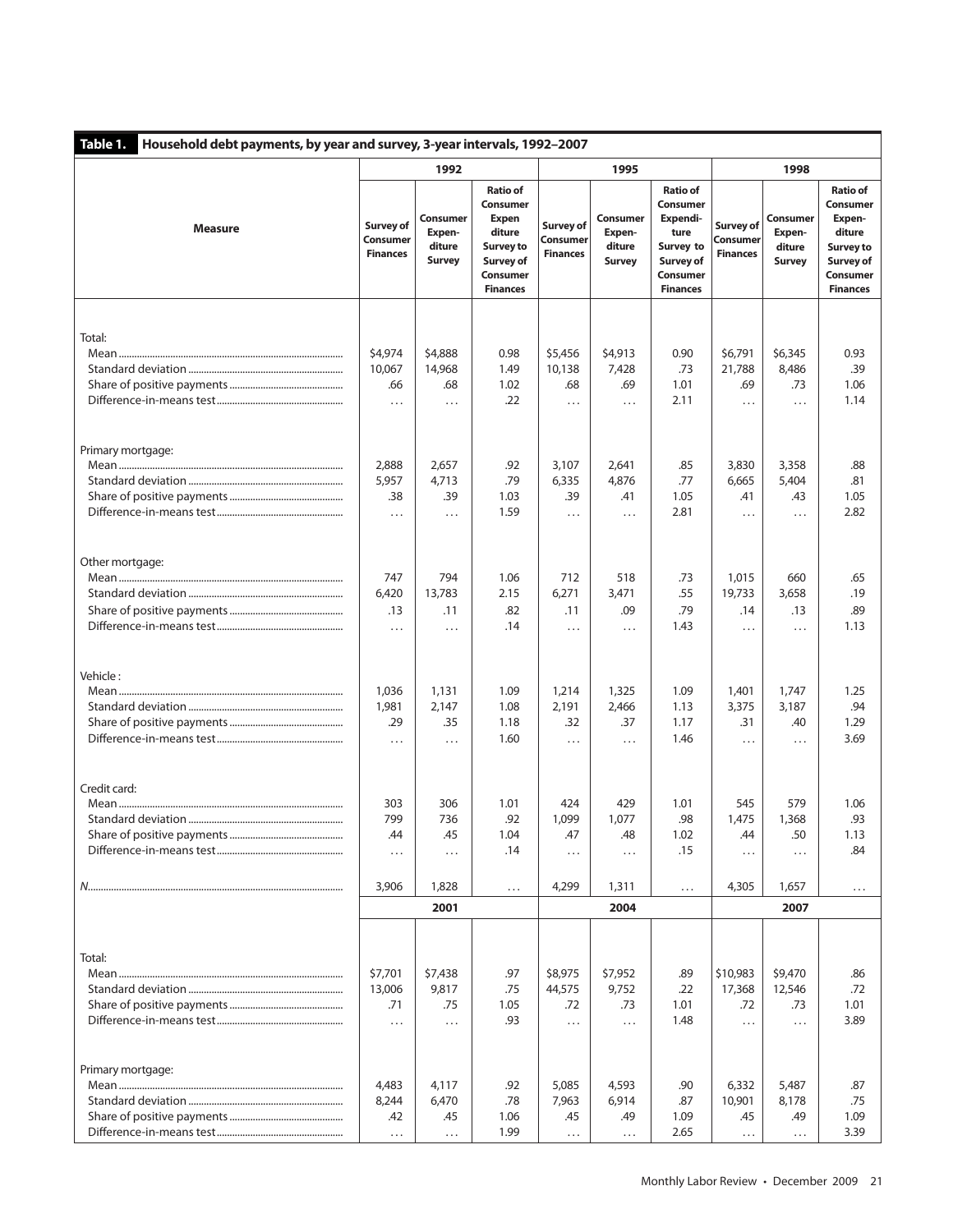| Table 1.<br>Continued—Household debt payments, by year and survey, 3-year intervals, 1992-2007 |                                          |                                        |                                                                                                                        |                                          |                                        |                                                                                                          |                                                 |                                               |                                                                                                                 |
|------------------------------------------------------------------------------------------------|------------------------------------------|----------------------------------------|------------------------------------------------------------------------------------------------------------------------|------------------------------------------|----------------------------------------|----------------------------------------------------------------------------------------------------------|-------------------------------------------------|-----------------------------------------------|-----------------------------------------------------------------------------------------------------------------|
|                                                                                                | 2001                                     |                                        |                                                                                                                        |                                          | 2004                                   |                                                                                                          | 2007                                            |                                               |                                                                                                                 |
| <b>Measure</b>                                                                                 | Survey of<br>Consumer<br><b>Finances</b> | Consumer<br>Expen-<br>diture<br>Survey | <b>Ratio of</b><br>Consumer<br>Expen-<br>diture<br><b>Survey to</b><br>Survey of<br><b>Consumer</b><br><b>Finances</b> | Survey of<br>Consumer<br><b>Finances</b> | Consumer<br>Expen-<br>diture<br>Survey | <b>Ratio of</b><br>Consumer<br>Expen-<br>diture<br>Survey to<br>Survey of<br>Consumer<br><b>Finances</b> | Survey of<br><b>Consumer</b><br><b>Finances</b> | Consumer<br>Expen-<br>diture<br><b>Survey</b> | <b>Ratio of</b><br>Consumer<br>Expen-<br>diture<br><b>Survey to</b><br>Survey of<br>Consumer<br><b>Finances</b> |
| Other mortgage:                                                                                |                                          |                                        |                                                                                                                        |                                          |                                        |                                                                                                          |                                                 |                                               |                                                                                                                 |
|                                                                                                | \$967                                    | \$844                                  | 0.87                                                                                                                   | \$1,284                                  | \$606                                  | 0.47                                                                                                     | \$1,691                                         | \$1,308                                       | 0.77                                                                                                            |
|                                                                                                | 7,332                                    | 4,161                                  | .57                                                                                                                    | 43,131                                   | 2,990                                  | .07                                                                                                      | 8,635                                           | 6,069                                         | .70                                                                                                             |
|                                                                                                | .12                                      | .13                                    | 1.03                                                                                                                   | .15                                      | .11                                    | .74                                                                                                      | .16                                             | .16                                           | 1.00                                                                                                            |
|                                                                                                | .                                        | .                                      | .87                                                                                                                    | $\cdots$                                 | .                                      | 1.05                                                                                                     | .                                               | .                                             | 2.01                                                                                                            |
| Vehicle                                                                                        |                                          |                                        |                                                                                                                        |                                          |                                        |                                                                                                          |                                                 |                                               |                                                                                                                 |
|                                                                                                | 1,700                                    | 1,875                                  | 1.10                                                                                                                   | 1,895                                    | 2,109                                  | 1.11                                                                                                     | 1,947                                           | 1,943                                         | 1.00                                                                                                            |
|                                                                                                | 3,278                                    | 3,455                                  | 1.05                                                                                                                   | 3,704                                    | 3,682                                  | .99                                                                                                      | 4,596                                           | 3,604                                         | .78                                                                                                             |
|                                                                                                | .35                                      | .38                                    | 1.11                                                                                                                   | .36                                      | .42                                    | 1.18                                                                                                     | .35                                             | .38                                           | 1.09                                                                                                            |
|                                                                                                | $\cdots$                                 | $\cdots$                               | 1.99                                                                                                                   | .                                        | .                                      | 2.28                                                                                                     | .                                               | .                                             | .                                                                                                               |
| Credit card:                                                                                   |                                          |                                        |                                                                                                                        |                                          |                                        |                                                                                                          |                                                 |                                               |                                                                                                                 |
|                                                                                                | 551                                      | 602                                    | 1.09                                                                                                                   | 712                                      | 643                                    | .90                                                                                                      | 1,013                                           | 731                                           | .72                                                                                                             |
|                                                                                                | 1,718                                    | 1,539                                  | .90                                                                                                                    | 1,831                                    | 1,689                                  | .92                                                                                                      | 2,773                                           | 1,754                                         | .63                                                                                                             |
|                                                                                                | .44                                      | .46                                    | 1.04                                                                                                                   | .46                                      | .43                                    | .93                                                                                                      | .46                                             | .42                                           | .91                                                                                                             |
|                                                                                                | .                                        | .                                      | 1.23                                                                                                                   | .                                        | .                                      | 1.56                                                                                                     | .                                               | .                                             | 4.87                                                                                                            |
|                                                                                                | 4.442                                    | 2,255                                  | .                                                                                                                      | 4,519                                    | 2,347                                  | $\cdots$                                                                                                 | 4,418                                           | 1,904                                         | $\cdots$                                                                                                        |



 **Chart 1. Debt payments, ratio of Survey of Consumer Finance amounts to Consumer Expenditure Survey amounts, 3-year intervals, 1992–2007**

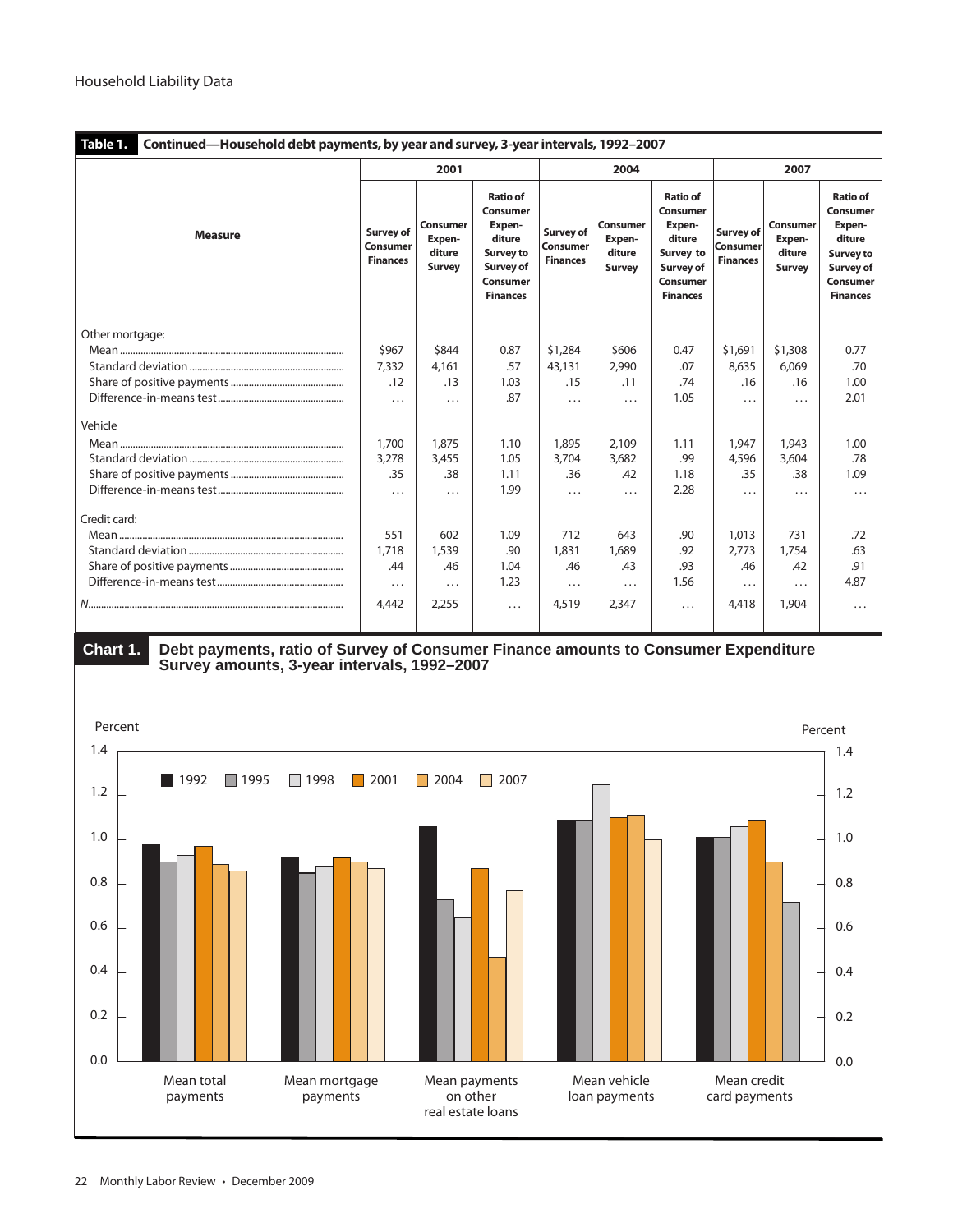| Household debt payments by demographic characteristics and survey, 2004<br>Table 2. |                                                 |                                               |                                          |                                        |                                          |                                               |                                          |                                        |                                          |                                               |
|-------------------------------------------------------------------------------------|-------------------------------------------------|-----------------------------------------------|------------------------------------------|----------------------------------------|------------------------------------------|-----------------------------------------------|------------------------------------------|----------------------------------------|------------------------------------------|-----------------------------------------------|
|                                                                                     | <b>Total debt payments</b><br><b>Mortgage</b>   |                                               | <b>Other real estate</b>                 |                                        | <b>Vehicle</b>                           |                                               | <b>Credit card</b>                       |                                        |                                          |                                               |
| <b>Characteristic</b>                                                               | <b>Survey of</b><br>Consumer<br><b>Finances</b> | Consumer<br>Expen-<br>diture<br><b>Survey</b> | Survey of<br>Consumer<br><b>Finances</b> | Consumer<br>Expen-<br>diture<br>Survey | Survey of<br>Consumer<br><b>Finances</b> | Consumer<br>Expen-<br>diture<br><b>Survey</b> | Survey of<br>Consumer<br><b>Finances</b> | Consumer<br>Expen-<br>diture<br>Survey | Survey of<br>Consumer<br><b>Finances</b> | Consumer<br>Expen-<br>diture<br><b>Survey</b> |
|                                                                                     |                                                 |                                               |                                          |                                        |                                          |                                               |                                          |                                        |                                          |                                               |
| Age, years                                                                          |                                                 |                                               |                                          |                                        |                                          |                                               |                                          |                                        |                                          |                                               |
| Under 35                                                                            | \$6,808                                         | \$7,333                                       | \$3,918                                  | \$3,953                                | \$414                                    | \$269                                         | \$1,949                                  | \$2,407                                | \$527                                    | \$705                                         |
|                                                                                     | 11,849                                          | 10,830                                        | 7,262                                    | 6,950                                  | 1,291                                    | 703                                           | 2,376                                    | 2,429                                  | 920                                      | 748                                           |
|                                                                                     | 12.799                                          | 10,871                                        | 7.641                                    | 6.290                                  | 1,925                                    | 698                                           | 2,224                                    | 2,963                                  | 1,010                                    | 920                                           |
|                                                                                     | 10,291                                          | 8,819                                         | 5,263                                    | 4,841                                  | 2,126                                    | 1,089                                         | 2,185                                    | 2,208                                  | 717                                      | 681                                           |
|                                                                                     | 4,809                                           | 3,615                                         | 2,154                                    | 1,801                                  | 944                                      | 382                                           | 1,198                                    | 1,120                                  | 512                                      | 311                                           |
| 75 and older                                                                        | 2.725                                           | 1,421                                         | 967                                      | 701                                    | 965                                      | 307                                           | 489                                      | 304                                    | 304                                      | 109                                           |
| Race                                                                                |                                                 |                                               |                                          |                                        |                                          |                                               |                                          |                                        |                                          |                                               |
|                                                                                     | 9,803                                           | 8,074                                         | 5,526                                    | 4,621                                  | 1,512                                    | 697                                           | 1,994                                    | 2,088                                  | 771                                      | 668                                           |
| Non-White                                                                           | 6,823                                           | 7,309                                         | 3,937                                    | 4,449                                  | 691                                      | 126                                           | 1,638                                    | 2,221                                  | 556                                      | 513                                           |
| <b>Education</b>                                                                    |                                                 |                                               |                                          |                                        |                                          |                                               |                                          |                                        |                                          |                                               |
| Less than high school                                                               | 3,239                                           | 3,209                                         | 1,576                                    | 1,703                                  | 316                                      | 81                                            | 1,026                                    | 1,166                                  | 321                                      | 259                                           |
| High school                                                                         | 6,387                                           | 5,940                                         | 3,338                                    | 2,939                                  | 529                                      | 487                                           | 1,876                                    | 2,107                                  | 645                                      | 407                                           |
| Some college                                                                        | 8,839                                           | 8,238                                         | 4,828                                    | 4,475                                  | 1,176                                    | 650                                           | 1,976                                    | 2,320                                  | 859                                      | 793                                           |
| College and above                                                                   | 13,468                                          | 11,913                                        | 8,057                                    | 7,688                                  | 2,350                                    | 937                                           | 2,214                                    | 2,378                                  | 847                                      | 910                                           |
|                                                                                     |                                                 |                                               |                                          |                                        |                                          |                                               |                                          |                                        |                                          |                                               |
| <b>Marital status</b>                                                               |                                                 |                                               |                                          |                                        |                                          |                                               |                                          |                                        |                                          |                                               |
|                                                                                     | 12,132                                          | 10,298                                        | 6,914                                    | 5,972                                  | 1,782                                    | 819                                           | 2,579                                    | 2,748                                  | 857                                      | 759                                           |
| Unmarried                                                                           | 4,622                                           | 4,763                                         | 2,563                                    | 2,720                                  | 597                                      | 316                                           | 952                                      | 1,241                                  | 510                                      | 486                                           |
|                                                                                     |                                                 |                                               |                                          |                                        |                                          |                                               |                                          |                                        |                                          |                                               |



 **Chart 2. Debt, ratio of Survey of Consumer Finances amounts to Consumer Expenditure Survey amounts, 3-year intervals, 1992–2007**

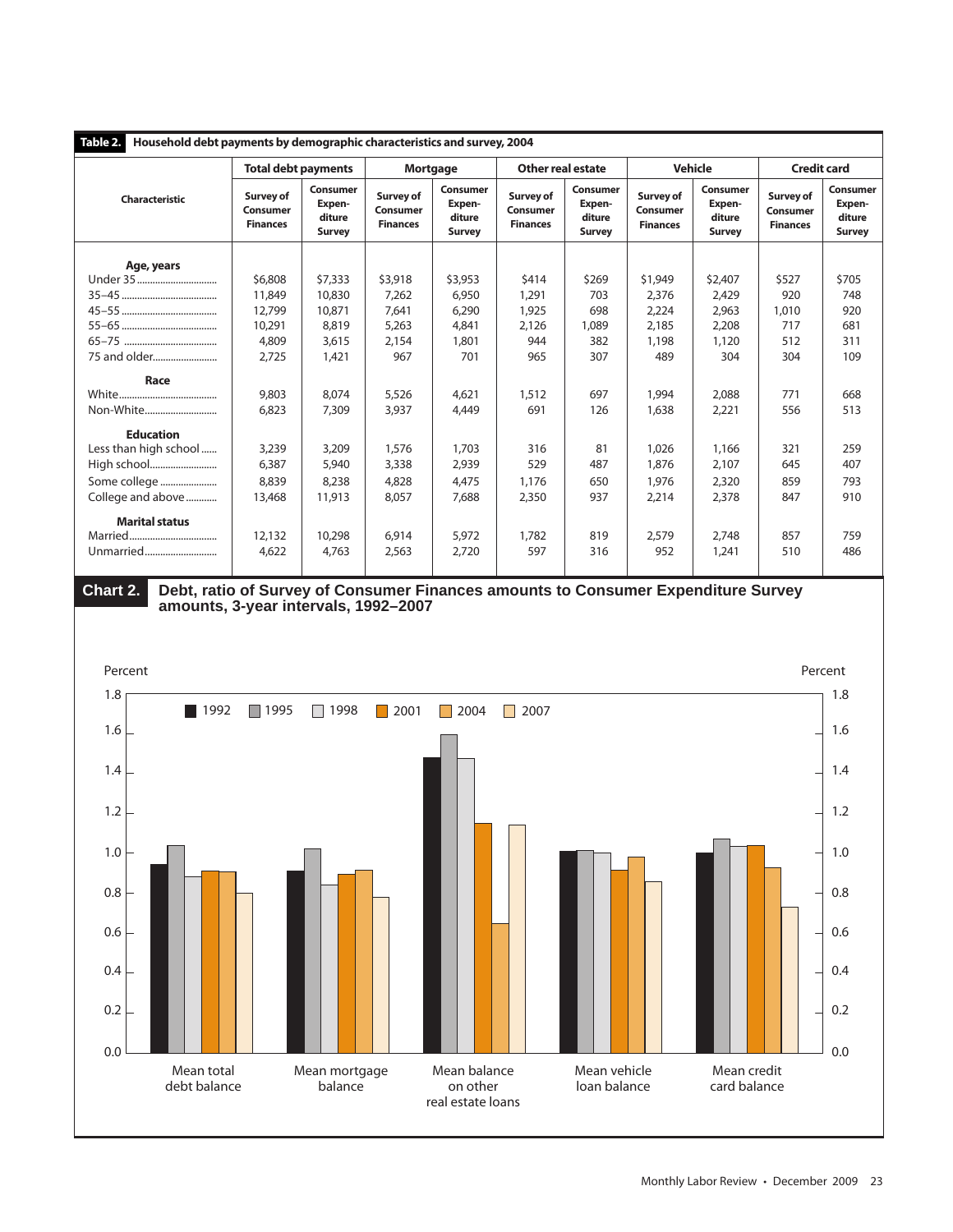| Table 3.<br>Household debt, by year and survey, 1992-2007              |                                                    |                                                    |                                                                                                                               |                                                      |                                                     |                                                                                                           |                                                        |                                                      |                                                                                                                               |  |
|------------------------------------------------------------------------|----------------------------------------------------|----------------------------------------------------|-------------------------------------------------------------------------------------------------------------------------------|------------------------------------------------------|-----------------------------------------------------|-----------------------------------------------------------------------------------------------------------|--------------------------------------------------------|------------------------------------------------------|-------------------------------------------------------------------------------------------------------------------------------|--|
|                                                                        |                                                    | 1992                                               |                                                                                                                               |                                                      | 1995                                                |                                                                                                           | 1998                                                   |                                                      |                                                                                                                               |  |
| <b>Measure</b>                                                         | <b>Survey of</b><br>Consumer<br><b>Finances</b>    | Consumer<br><b>Expenditure</b><br><b>Survey</b>    | <b>Ratio of</b><br><b>Consumer</b><br>Expen-<br>diture<br><b>Survey to</b><br>Survey of<br><b>Consumer</b><br><b>Finances</b> | Survey of<br><b>Consumer</b><br><b>Finances</b>      | Consumer<br><b>Expenditure</b><br>Survey            | <b>Ratio of</b><br>Consumer<br>Expen-<br>diture<br>Survey to<br>Survey of<br>Consumer'<br><b>Finances</b> | <b>Survey of</b><br><b>Consumer</b><br><b>Finances</b> | Consumer<br><b>Expenditure</b><br>Survey             | <b>Ratio of</b><br><b>Consumer</b><br>Expen-<br>diture<br><b>Survey to</b><br>Survey of<br><b>Consumer</b><br><b>Finances</b> |  |
| Total<br>Standard Deviation                                            | \$29,158<br>71,855<br>$\cdots$                     | \$27,522<br>45,113<br>$\cdots$                     | 0.94<br>.63<br>1.17                                                                                                           | \$33,518<br>75,630<br>$\cdots$                       | \$34,775<br>52,857<br>$\cdots$                      | 1.04<br>.70<br>.76                                                                                        | \$42,702<br>84,205<br>$\cdots$                         | \$37,755<br>59,367<br>$\cdots$                       | 0.88<br>.71<br>2.89                                                                                                           |  |
| Primary mortgage<br>Standard Deviation<br>Difference in means test     | 24,959<br>67,264<br>$\cdots$                       | 22,739<br>41,142<br>.                              | .91<br>.61<br>1.71                                                                                                            | 28,637<br>72,879<br>$\cdots$                         | 29,244<br>49,576<br>$\cdots$                        | 1.02<br>.68<br>.39                                                                                        | 36,153<br>79,719<br>$\cdots$                           | 30,491<br>54,964<br>$\cdots$                         | .84<br>.69<br>3.53                                                                                                            |  |
| Other mortgage<br>Vehicle                                              | 1,170<br>12,836<br>$\ldots$                        | 1,733<br>10,013<br>$\cdots$                        | 1.48<br>.78<br>2.07                                                                                                           | 863<br>7,292<br>$\cdots$                             | 1,376<br>7,287<br>$\cdots$                          | 1.59<br>1.00<br>2.60                                                                                      | 1,360<br>11,264<br>$\cdots$                            | 2,003<br>9,067<br>$\ldots$                           | 1.47<br>.80<br>2.64                                                                                                           |  |
| Credit card                                                            | 2,018<br>5,036<br>$\cdots$                         | 2,036<br>4,572<br>$\cdots$                         | 1.01<br>.91<br>.16                                                                                                            | 2,605<br>6,313<br>$\cdots$                           | 2,640<br>5,287<br>$\cdots$                          | 1.01<br>.84<br>.23                                                                                        | 3,371<br>12,121<br>$\cdots$                            | 3,379<br>7,068<br>$\cdots$                           | 1.00<br>.58<br>.04                                                                                                            |  |
| Standard Deviation<br>Difference in means test                         | 1,011<br>2,662<br>$\ldots$                         | 1,014<br>2,443<br>$\cdots$                         | 1.00<br>.92<br>.05                                                                                                            | 1,413<br>3,662<br>$\cdots$                           | 1,516<br>3,677<br>$\cdots$                          | 1.07<br>1.00<br>1.04                                                                                      | 1,817<br>4,917<br>$\cdots$                             | 1,882<br>4,461<br>$\cdots$                           | 1.04<br>.91<br>.57                                                                                                            |  |
|                                                                        | 3,906                                              | 3,172                                              | $\cdots$                                                                                                                      | 4,299                                                | 1,996                                               | $\cdots$                                                                                                  | 4,305                                                  | 2,768                                                | $\cdots$                                                                                                                      |  |
| Year                                                                   |                                                    | 2001                                               |                                                                                                                               |                                                      | 2004                                                |                                                                                                           |                                                        | 2007                                                 |                                                                                                                               |  |
| Total<br>Primary mortgage<br>Standard Deviation                        | \$50,342<br>94,062<br>$\cdots$<br>42,673<br>87,227 | \$45,961<br>72,436<br>$\cdots$<br>38,252<br>68,138 | .91<br>.77<br>2.42<br>.90<br>.78                                                                                              | \$74,045<br>163,049<br>$\cdots$<br>62,600<br>145,477 | \$67,156<br>100,909<br>$\cdots$<br>57,479<br>95,404 | .91<br>.62<br>2.31<br>.92<br>.66                                                                          | \$91,248<br>175,462<br>$\cdots$<br>78,502<br>162,416   | \$72,822<br>110,421<br>$\cdots$<br>61,060<br>100,724 | .80<br>.63<br>5.08<br>.78<br>.62                                                                                              |  |
| Difference in means test<br>Other mortgage<br>Difference in means test | $\ldots$<br>1,904<br>19,331<br>$\cdots$            | $\ldots$<br>2,194<br>10,194<br>$\cdots$            | 2.61<br>1.15<br>.53<br>.88                                                                                                    | $\ldots$<br>4,270<br>46,757<br>$\ldots$              | $\ldots$<br>2,768<br>13,675<br>$\cdots$             | 1.89<br>.65<br>.29<br>2.05                                                                                | $\ldots$<br>4,281<br>32,263<br>$\cdots$                | $\cdots$<br>4,889<br>22,118<br>$\cdots$              | 5.23<br>1.14<br>.69<br>.87                                                                                                    |  |
| Vehicle                                                                | 3,928<br>9,395<br>$\ldots$                         | 3,606<br>7,327<br>$\ldots$                         | .92<br>.78<br>1.77                                                                                                            | 4,803<br>22,300<br>$\ldots$                          | 4,712<br>9,412<br>$\ldots$                          | .98<br>.42<br>.25                                                                                         | 5,088<br>19,091<br>$\cdots$                            | 4,395<br>9,528<br>$\cdots$                           | .86<br>.50<br>1.93                                                                                                            |  |
| Credit card                                                            | 1,837<br>5,725<br>$\ldots$                         | 1,908<br>5,230<br>$\ldots$                         | 1.04<br>.91<br>.60                                                                                                            | 2,372<br>6,105<br>$\ldots$                           | 2,198<br>5,835<br>$\ldots$                          | .93<br>.96<br>1.29                                                                                        | 3,376<br>9,242<br>$\cdots$                             | 2,478<br>6,101<br>$\ldots$                           | .73<br>0.66<br>4.59                                                                                                           |  |
|                                                                        | 4,442                                              | 4,050                                              | $\cdots$                                                                                                                      | 4,519                                                | 3,381                                               | $\cdots$                                                                                                  | 4,418                                                  | 1,964                                                | $\cdots$                                                                                                                      |  |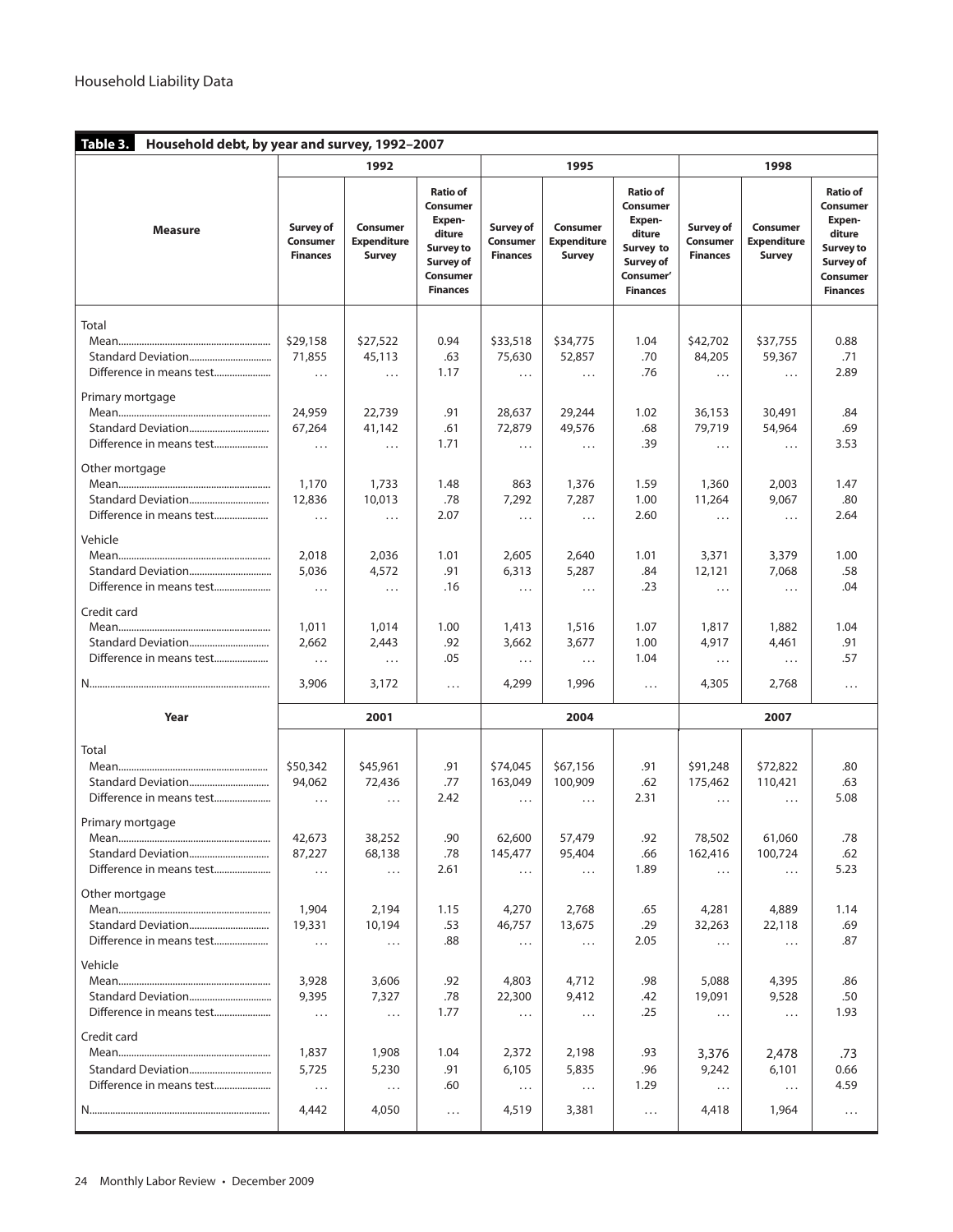

debt is within 5 percent, on average, and the differences are not statistically significantly different from one another for most waves.

## **The time trend in CEdebt payments**

Consistent with the rise in the annual averages, the distribution of the debt service ratio across CE households shifted to the right between the early and late years of the CE sample examined. (See chart 3.) The share of households with no debt payments declined from 21.0 percent in 1992 to 19.4 percent in 2007. In addition, there is considerable heterogeneity across households.

The rightward shift is consistent with the rise in the aggregate household debt service ratio over the same period. As shown in chart 4, the aggregate ratio rose from about 11½ percent in 1993 to about 14½ percent in 2006, before falling back to about 14 percent in early 2009, a rate of increase of about 22 basis points per year. At the same time, the average debt service ratio in the CE trended upward a little more than 19 basis points per year. (See chart 5.)

The key issue is whether this rightward shift reflects a broad-based increase in debt service or whether it indicates a significant rise among those in a select group. For example, the shift in the debt service ratio may have been related, in part, to a rise in homeownership and the associated rise in the share of households with mortgage payments. The CE data show that the share of households with mortgage payments increased from about 40 percent in the earlier years of the sample to about 50 percent in recent years. To take a closer look at the influence of the rise in homeownership, along with changes in other household characteristics, on the debt service ratio, the household debt service ratio from the CE is regressed on a linear time trend, homeownership and other household characteristics as control variables, as given by the formula

#### $DSR_i = \alpha_0 + \alpha_1 time + \alpha_2 x_i$

where *x* is a vector that includes homeownership, age, education, marital status, and race.

The solid line in chart 5 shows the time trend in the household debt service ratio without controlling for household characteristics.11 The uptrend is broadly similar to that of the aggregate ratio over the same period. After controlling for household characteristics (dashed line), the slope is substantially reduced, but still trends significantly upward. All told, the remaining significant upward trend suggests that some part of the rise in the aggregate debt service ratio over time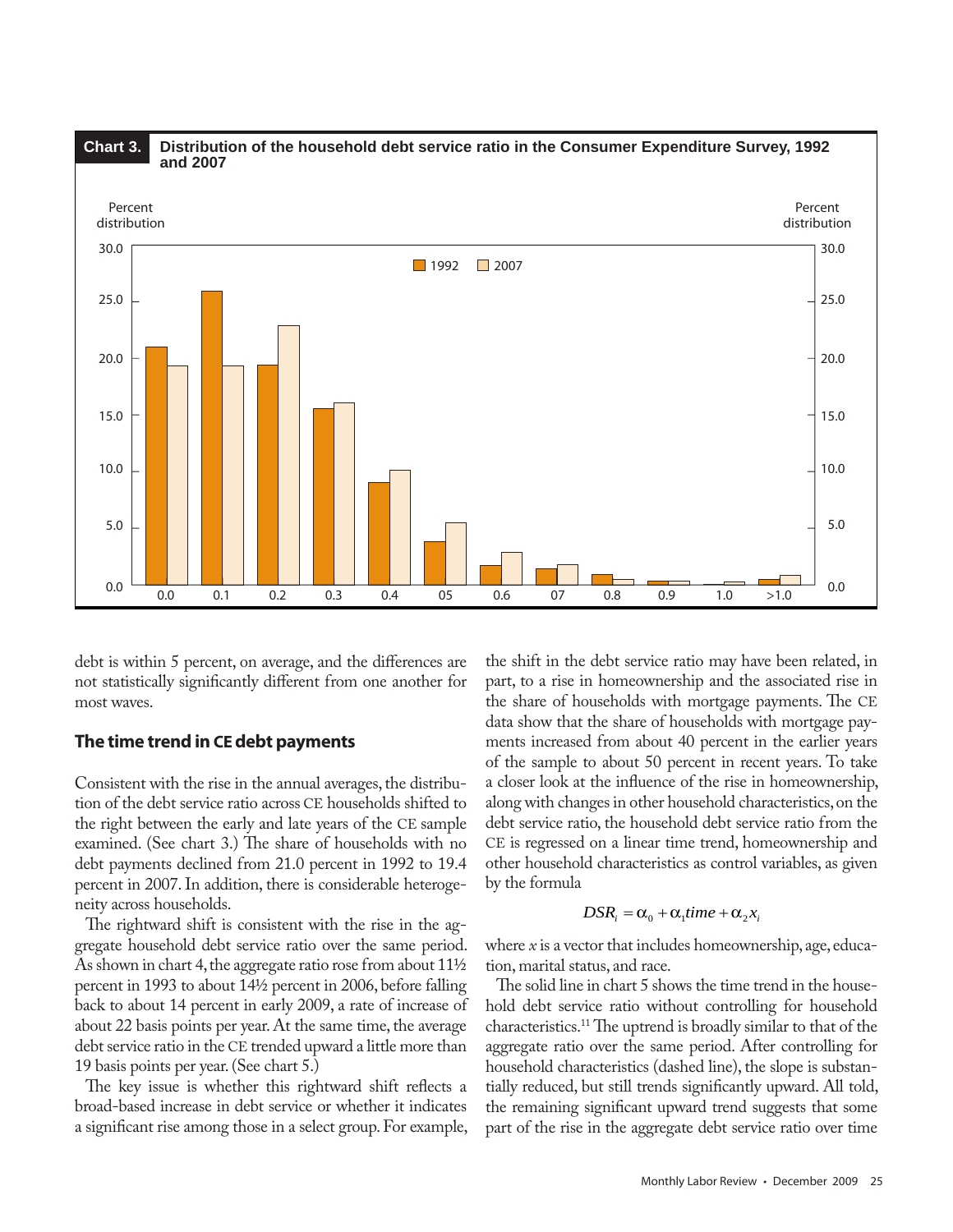